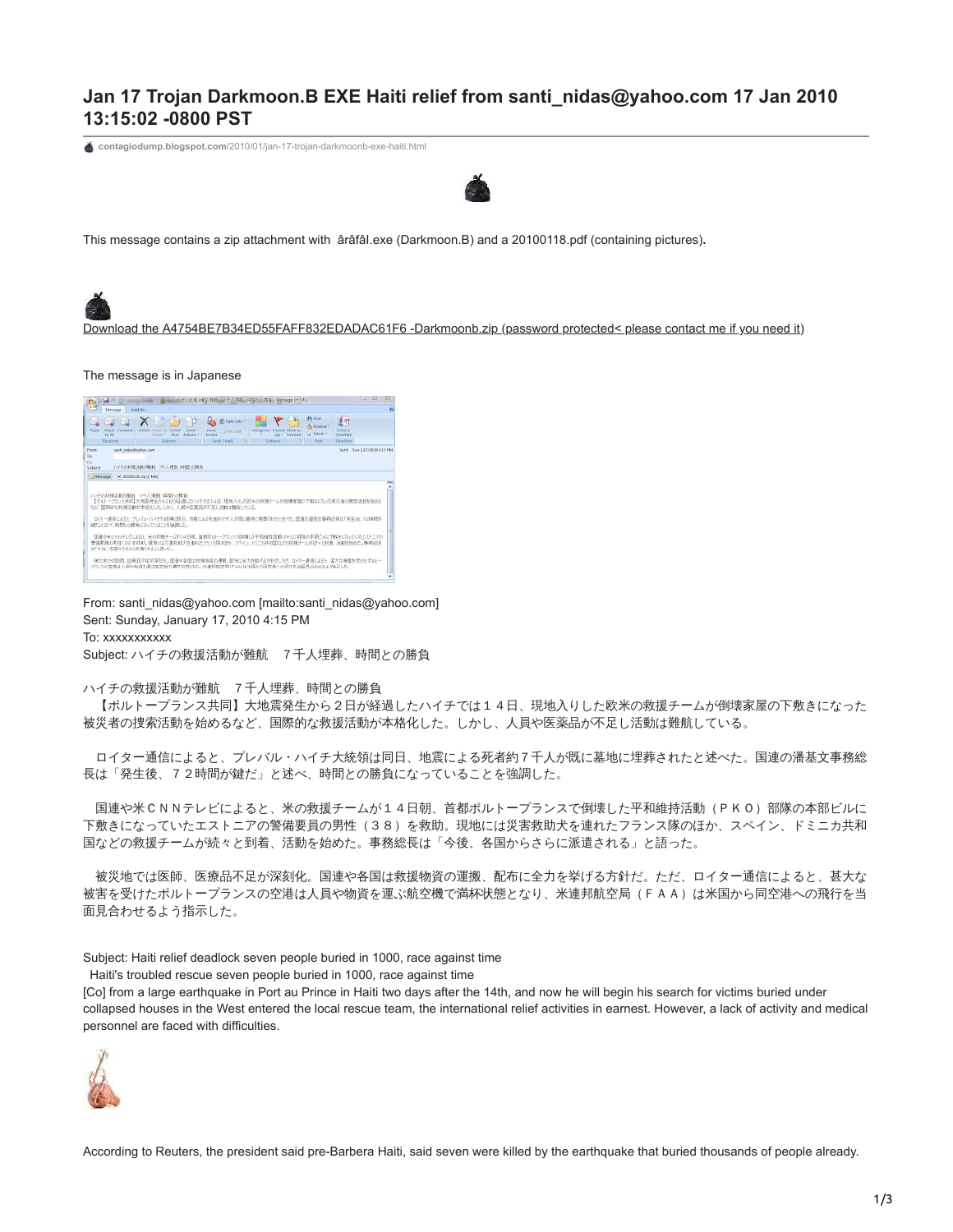UN Secretary General Ban Ki-moon "after a failure, but 72 hours is key," and emphasized that it is a race against time.

CNN television said the United Nations and the United States, North Korea has 14 rescue teams in the U.S., collapsed in the capital Port peacekeeping operations (PKO) security personnel in Estonia men had been buried in the headquarters of the troops (38) rescued the . In addition to the local disaster relief team with a dog on France, Spain, Dominican Republic, such as rescue teams continued to arrive and we started to work.

Secretary-General "We will also be dispatched from the country," he said.

Doctors in disaster areas, a shortage of medical supplies. The United Nations and international transportation of relief supplies, we will make a concerted effort to distribute. However, according to Reuters, the airport of Port-au-affected state and became filled with enormous aircraft carrying personnel and supplies, Federal Aviation Administration (FAA) has asked to postpone the airport's flight from the U.S. did.

## **Headers**

Received: from (santi\_nidas@218.67.131.82 with login) by smtp113.plus.mail.sp1.yahoo.com with SMTP; 17 Jan 2010 13:15:02 -0800 PST X-Yahoo-SMTP: APkRSTKswBAltjtRmEcOWOvp0HAuXtE8 X-YMail-OSG: 6TNaz1oVM1nFg57xH0ABi34Uqp874reW9HI.wvjrQ6E1IzS13PFJujNh3DivLqjPCewT1TINsHkCsU8adegb\_w2ZTwgc0YPhZmye5uDpETKWVa\_R X-Yahoo-Newman-Property: ymail-5 Message-ID:

**Hostname:** 218.67.131.82

 ISP: China Unicom Tianjin province network Organization: China Unicom Tianjin province network Country: China City: Tianjin Latitude: 39.1422 Longitude: 117.1767

## **ârâfâI.exe**

<http://www.virustotal.com/analisis/81d634888b069313492b30f737ed07085f335d1cc29964050514412bf5d4b7d1-1263879006> File r f I.exe received on 2010.01.19 05:30:06 (UTC) Result: 14/41 (34.15%) Antivirus Version Last Update Result AhnLab-V3 5.0.0.2 2010.01.18 Win-Trojan/Agent.45056.AMQ Antiy-AVL 2.0.3.7 2010.01.18 Trojan/Win32.Agent.gen Avast 4.8.1351.0 2010.01.18 Win32:Malware-gen CAT-QuickHeal 10.00 2010.01.19 Trojan.Agent.cvpr Comodo 3632 2010.01.19 TrojWare.Win32.Trojan.Agent.~IAZ DrWeb 5.0.1.12222 2010.01.19 Trojan.Siggen.27190 F-Secure 9.0.15370.0 2010.01.19 Trojan:W32/Agent.LGJ GData 19 2010.01.19 Win32:Malware-gen Jiangmin 13.0.900 2010.01.18 Trojan/Agent.cule Kaspersky 7.0.0.125 2010.01.19 Trojan.Win32.Agent.dbzx nProtect 2009.1.8.0 2010.01.18 Trojan/W32.Agent.45056.TM Sophos 4.49.0 2010.01.19 Troj/DarkMoon-B TrendMicro 9.120.0.1004 2010.01.19 BKDR\_POISON.SME ViRobot 2010.1.19.2143 2010.01.19 Trojan.Win32.Agent.45056.HO Additional information File size: 45056 bytes MD5...: a4754be7b34ed55faff832edadac61f6

PDF inside zip

File **20100118.pdf** received on 2010.01.19 05:30:36 (UTC) [http://www.virustotal.com/analisis](http://www.virustotal.com/analisis/27f63881ec53b66e863cc91bef587ab52d51a04f9771a4c0a5215f41d38d60d3-1263879036) /27f63881ec53b66e863cc91bef587ab52d51a04f9771a4c0a5215f41d38d60d3-1263879036 Current status: finished